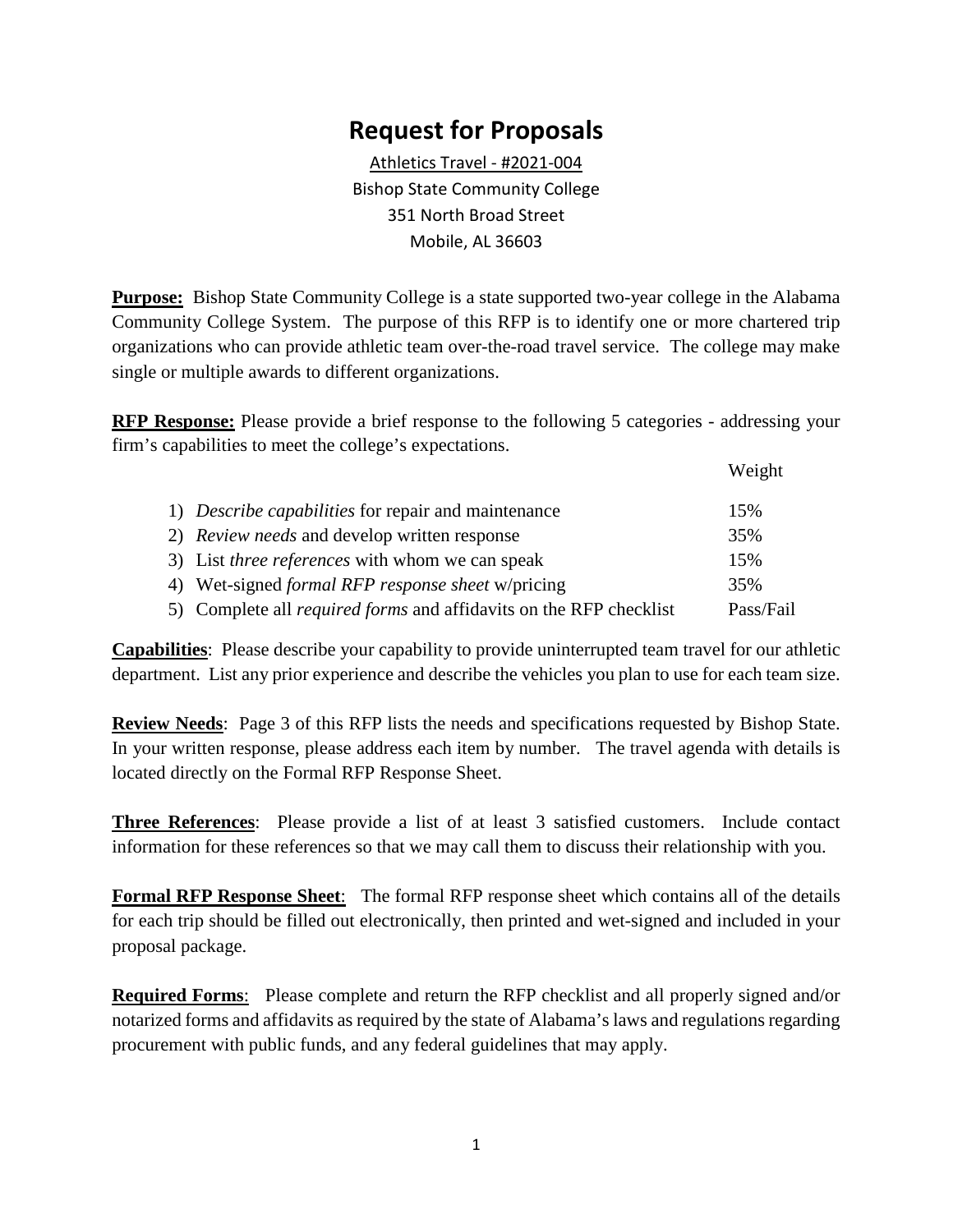**Period of Award:** The period of the award may be for one event, one month, or one year with options to renew for additional periods with a maximum length of 3 years. Provisions for a 60 day notice of termination for both parties with or without cause will be included if any written agreement is formalized.

### **Projected Date to Begin Service: January 2021**

*Sealed*, mailed or hand-delivered proposals will be received until January 7<sup>th</sup>, 2021 at 1:00pm. At that time, the college will unseal all proposals and begin evaluation with the goal, but no guarantee, that a decision will be made the following week. As a member of the public you are invited to attend the unsealing at the address below. However no decision will be made at the public meeting.

Inquiries related to the RFP should be directed to Coach Trent Eager:

Trent Eager at 251-405-7034 or [teager@bishop.edu](mailto:teager@bishop.edu)

*Sealed* proposals should be clearly labeled on the outside and directed to:

Bishop State Community College Business Office Adam Merkle, *Purchasing Agent* **RFP 2021-004** 351 N Broad Street Mobile, AL 36603 (251) 405-7128 amerkle@bishop.edu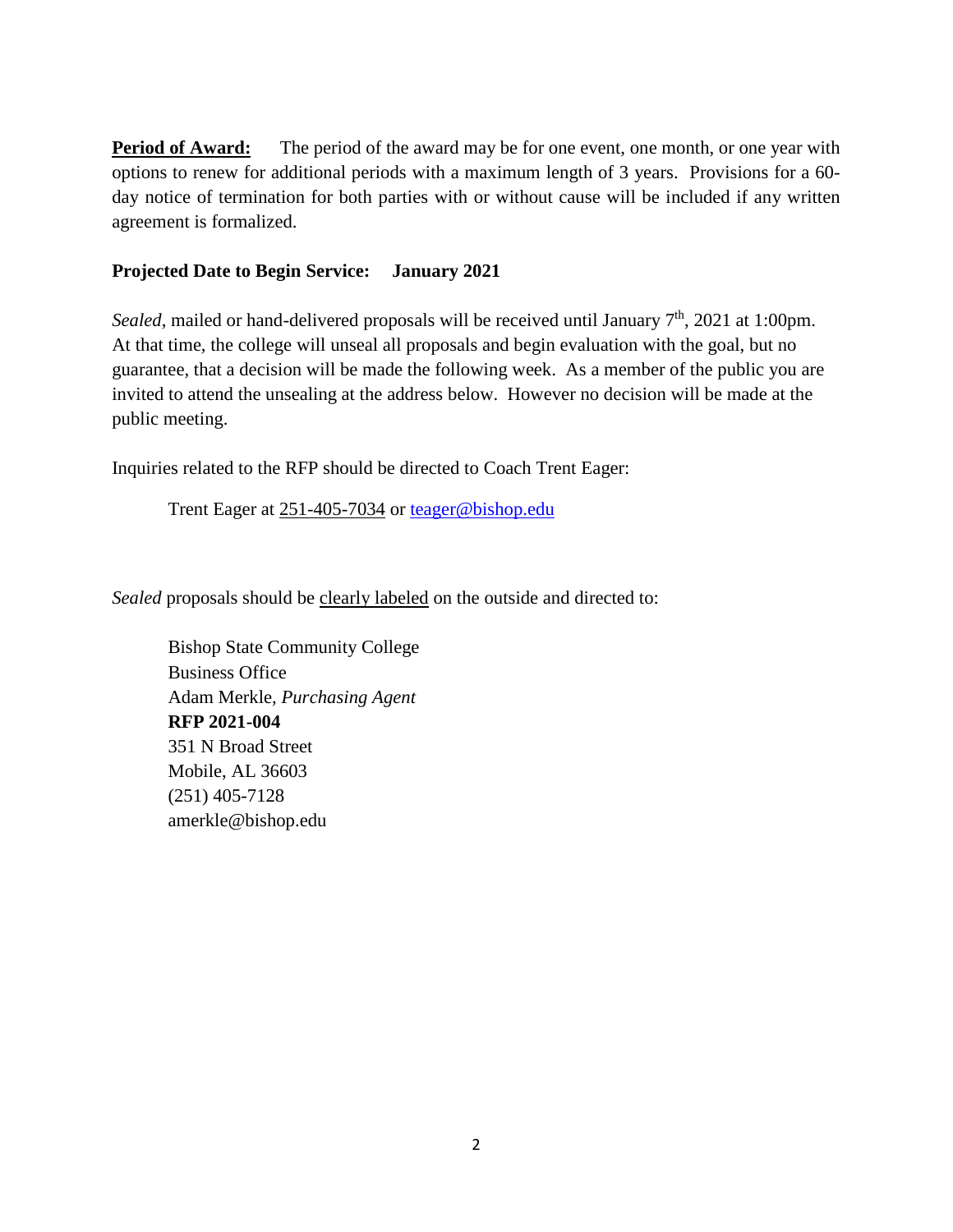# Athletic Travel - Needs and Specifications

- 1) Confirm trip booking with College Athletics 3 days prior via phone and email
- 2) Provide maximum flexibility for cancellations/reschedules due to weather / COVID-19
- 3) Arrive at departure location for each event 30 minutes prior to departure time
- 4) Provide basic help in opening and closing cargo bays and storage guidance
- 5) Maintain courteous and professional demeanor in all circumstances
- 6) Describe procedures when responding to an unforeseen vehicle breakdown
- 7) Please confirm your ability to cooperate with Bishop State's right to request copies and inspect the following documents prior to awarding travel charters:
	- a. Current Driver Records
	- b. Background Check Documentation, Including Criminal Background Info
	- c. State and Federal DOT inspections and/or citations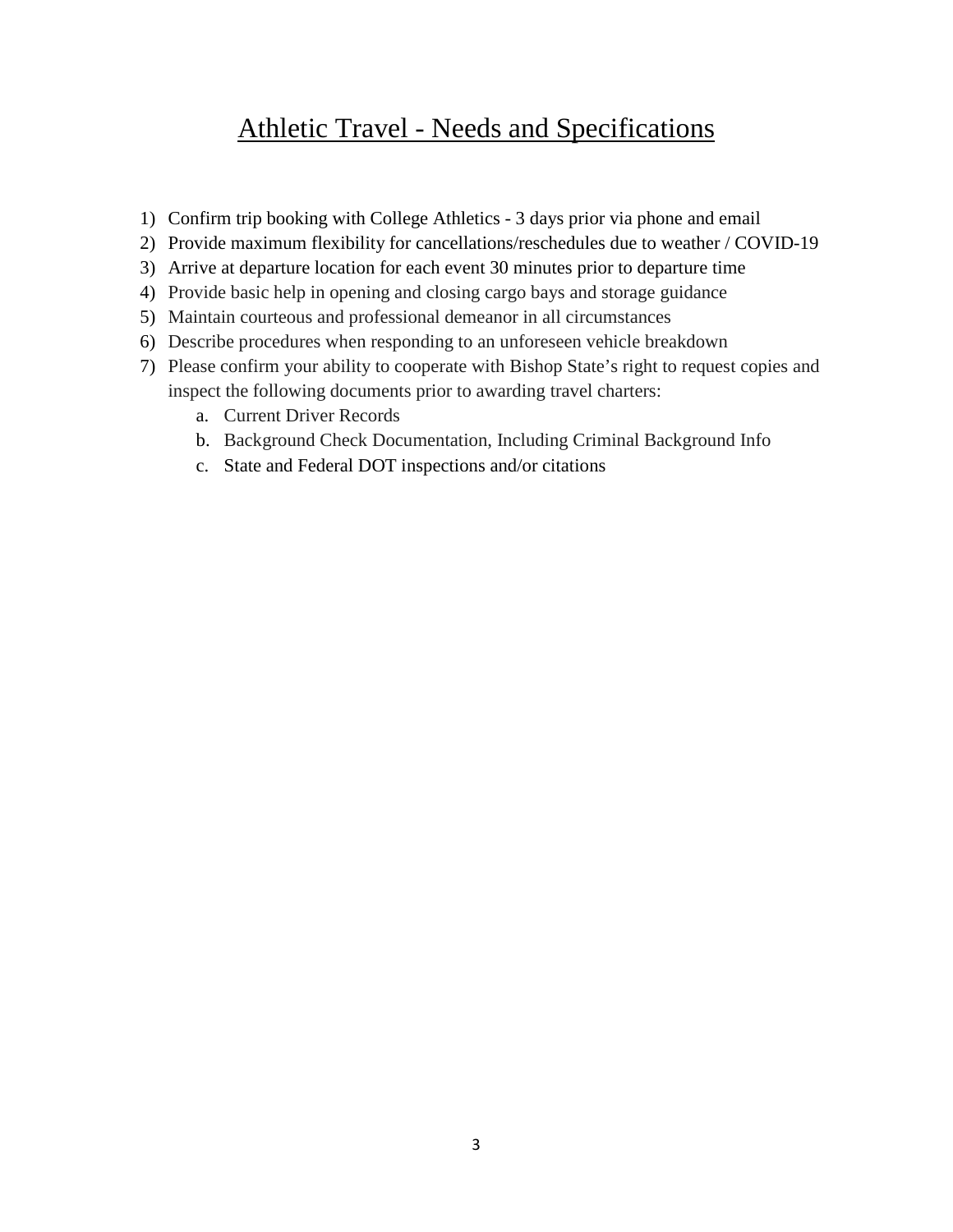### **ADDITIONAL PROVISIONS**

- 1. For the purpose of this RFP, the College designates a preference zone to include those entities operating within the State of Alabama.
- 2. The College reserves the right to accept bids in any combination, or reject any bid or part thereof and waive information that might be in the best interest of the College. The College expressly reserves the right to reject all bids if, in its sole discretion, the College believes the rejection of all bids would be in the best interests of the College.
- 3. After the bids are opened, all bids become the property of the College and will be made available for public inspection.
- 4. The proposal is to be made without connections with any other person, company, or party making a bid proposal and is to be in all respects fair and in good faith, without collusion or fraud.
- 5. Bishop State Community College is tax-exempt under number: 49-1557. Alabama Law (Section 41-4-116, Code of Alabama 1975) provides that every bid submitted and contract executed shall contain a certification that the vendor, contractor, and all of its affiliates that make sales for delivery into Alabama or leases for use in Alabama are registered, collecting, and remitting Alabama state and local sales, use, and/or lease tax on all taxable sales and leases into Alabama. **BY SUBMITTING THIS RFP or RFP, THE BIDDER IS HEREBY CERTIFYING THAT THEY ARE IN FULL COMPLIANCE WITH ACT NO. 2006-557.** They are not barred from bidding or entering into a contract pursuant to 41-4-116, and acknowledge that the awarding authority may declare the contract void if the certification is false.
- 6. Bid awards are subject to change or cancellation due to unanticipated decrease in funding (including tuition, local, state or federal). Bid awards are also subject to change or cancellation due to changes in local, state, federal laws, regulations or policies or in changes in the policies of the Alabama Community College System Board of Trustees.
- 7. Act 2001-955 requires the Disclosure Statement (included with this bid request) be completed and filed with all proposals, bids, contracts, or grant proposals to the State of Alabama in excess of \$5,000.00.
- 8. Alabama laws require that, as a condition for the award of a contract by a college to a business entity or employer with one or more employees working in Alabama, the business entity or employer must provide documentation of enrollment in the E-Verify program. During the performance of the contract, the business entity or employer shall participate in the E-Verify program and shall verify every employee that is required to be verified according to the applicable federal rules and regulations. The contractor's E-Verify Memorandum of Understanding must be included with the bid. If you do not believe these requirements are applicable to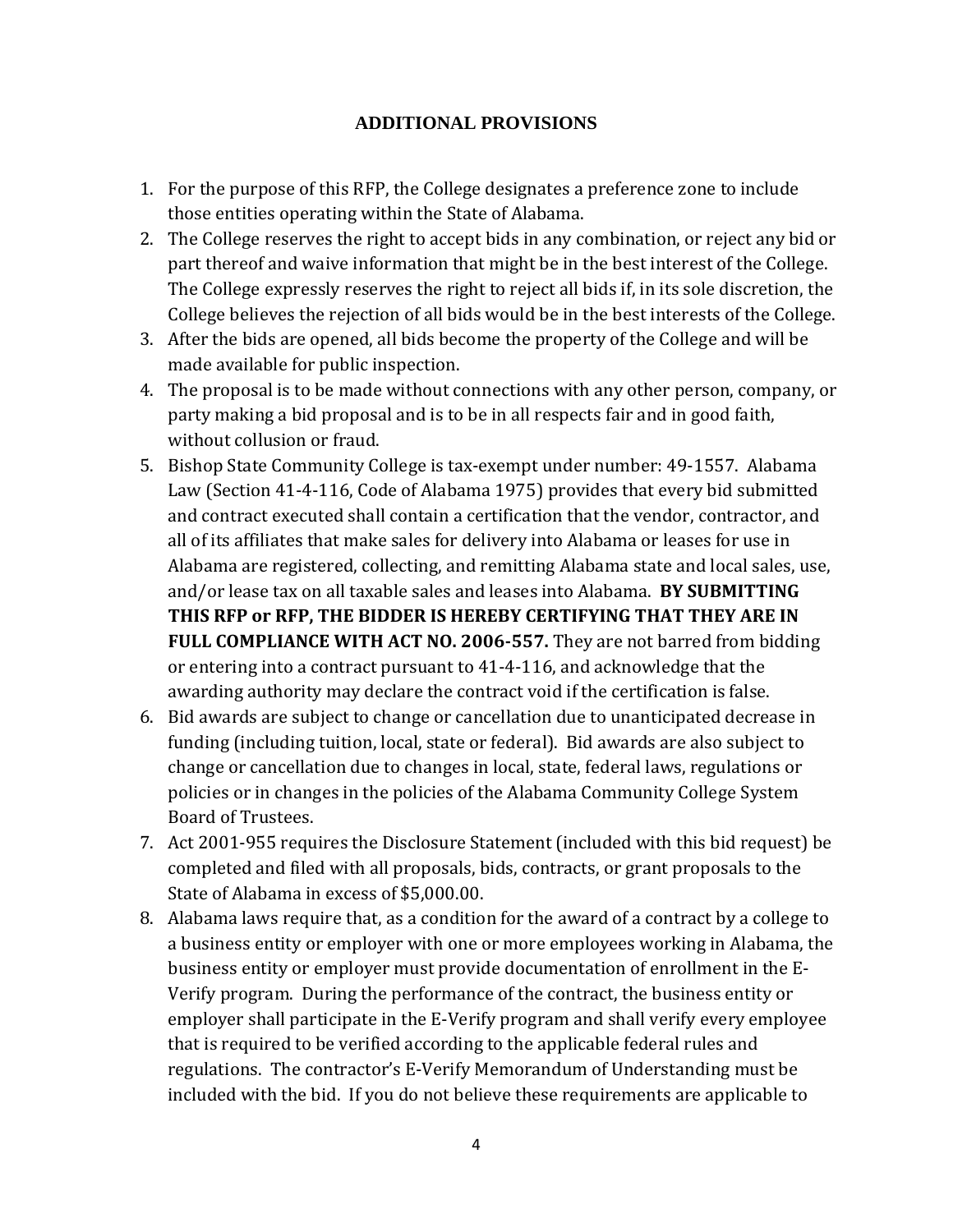your entity, include an explanation justifying such exemption. An entity can obtain the E-Verify Memorandum of Understanding upon completion in the E-Verify enrollment process located at the federal web site www.uscis.gov/everify. The Alabama Department of Homeland Security (http://immigration.alabama.gov) has also established an E-Verify employer agent account for any business entity or employer with 25 or fewer employees that will provide a participating business entity or employer with the required documentation of enrollment in the E-Verify program. An Employer Identification Number (EIN), also known as a Federal Tax Identification Number, is required to enroll in E-Verify or to establish an E-Verify employer agent account.

9. Invoicing frequency should generally be no more than once per month at the end of the billing period. Payment terms are net 30.

### **If Contract is awarded, the following conditions will apply and shall take precedence over any and all contrary or conflicting provisions of the agreement between the parties and shall govern the rights and obligations of the parties:**

- 10. This agreement shall be governed by and construed in accordance with the laws of the State of Alabama without giving effect to any choice- or conflict- of- laws, provisions, or rules (whether of the State of Alabama or any other jurisdiction) that would cause the application of the laws of any jurisdiction other than those of the State of Alabama.
- 11. It is further agreed that the terms and commitments contained herein shall not constitute a debt of the State of Alabama in violation of Section 213 of the Constitution of Alabama of 1901, as amended by Amendment Number 26. If any provision of this agreement shall contravene any statute or constitutional provision, either now in effect or which may be enacted during the term of this agreement, then the conflicting provision of this agreement shall be deemed null and void. Vendor understands, acknowledges, and agrees that its sole and exclusive remedy for any claim which may arise from or relate to this agreement is to file a claim with the Board of Adjustment of the State of Alabama.
- 12. By signing this contract, the contracting parties affirm, for the duration of this agreement, that they will not violate federal immigration law or knowingly employ, hire, for employment, or continue to employ an unauthorized alien within the State of Alabama. Furthermore, a contracting party found to be in violation of this provision shall be deemed in breach of this agreement and shall be responsible for all damages resulting there from.
- 13. The relationship between the parties is that of independent contractors. Nothing contained herein shall be construed as creating any agency, partnership, joint venture, or other form of joint enterprise, employment, or fiduciary relationship